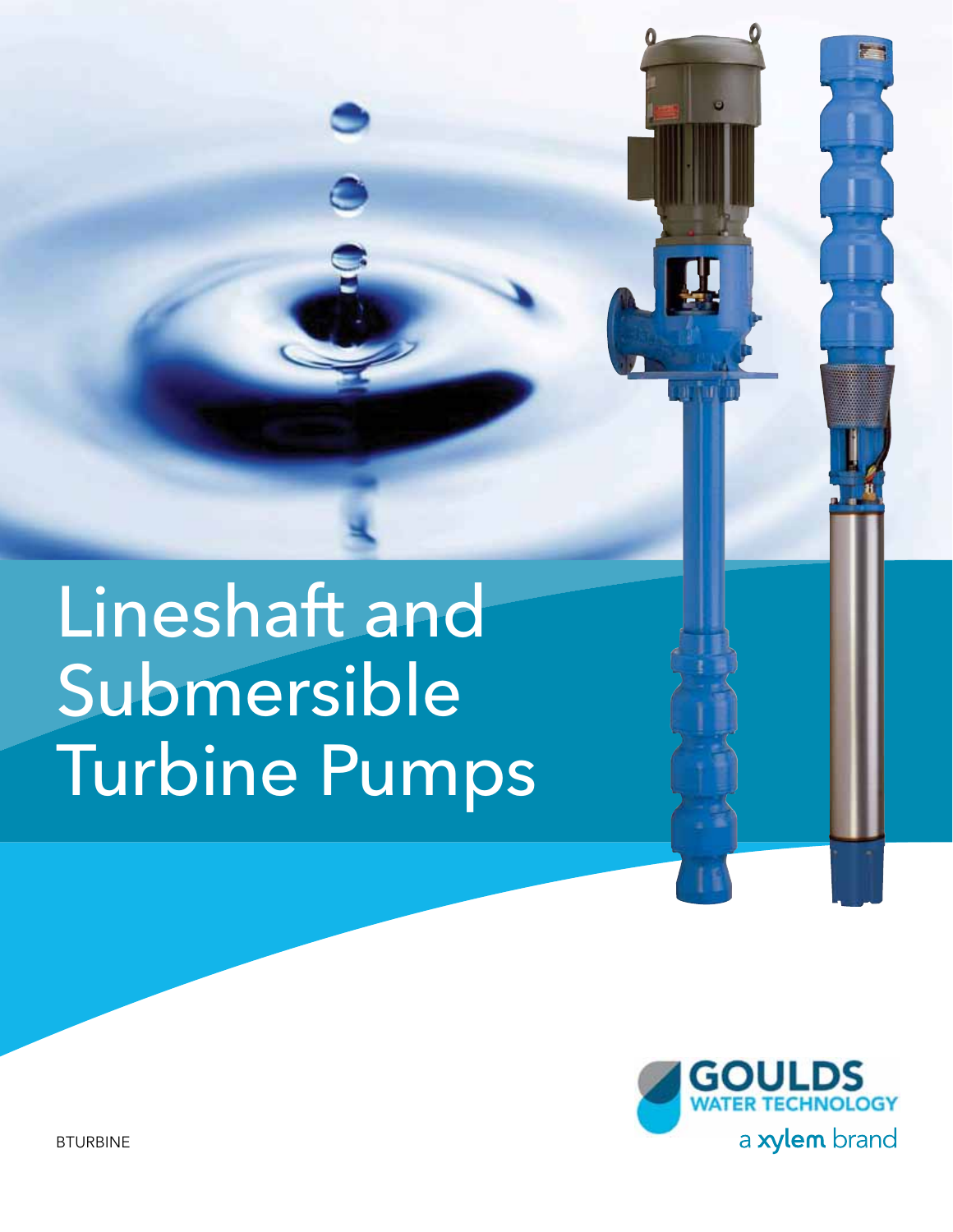## TURBINE PUMP PRODUCTION

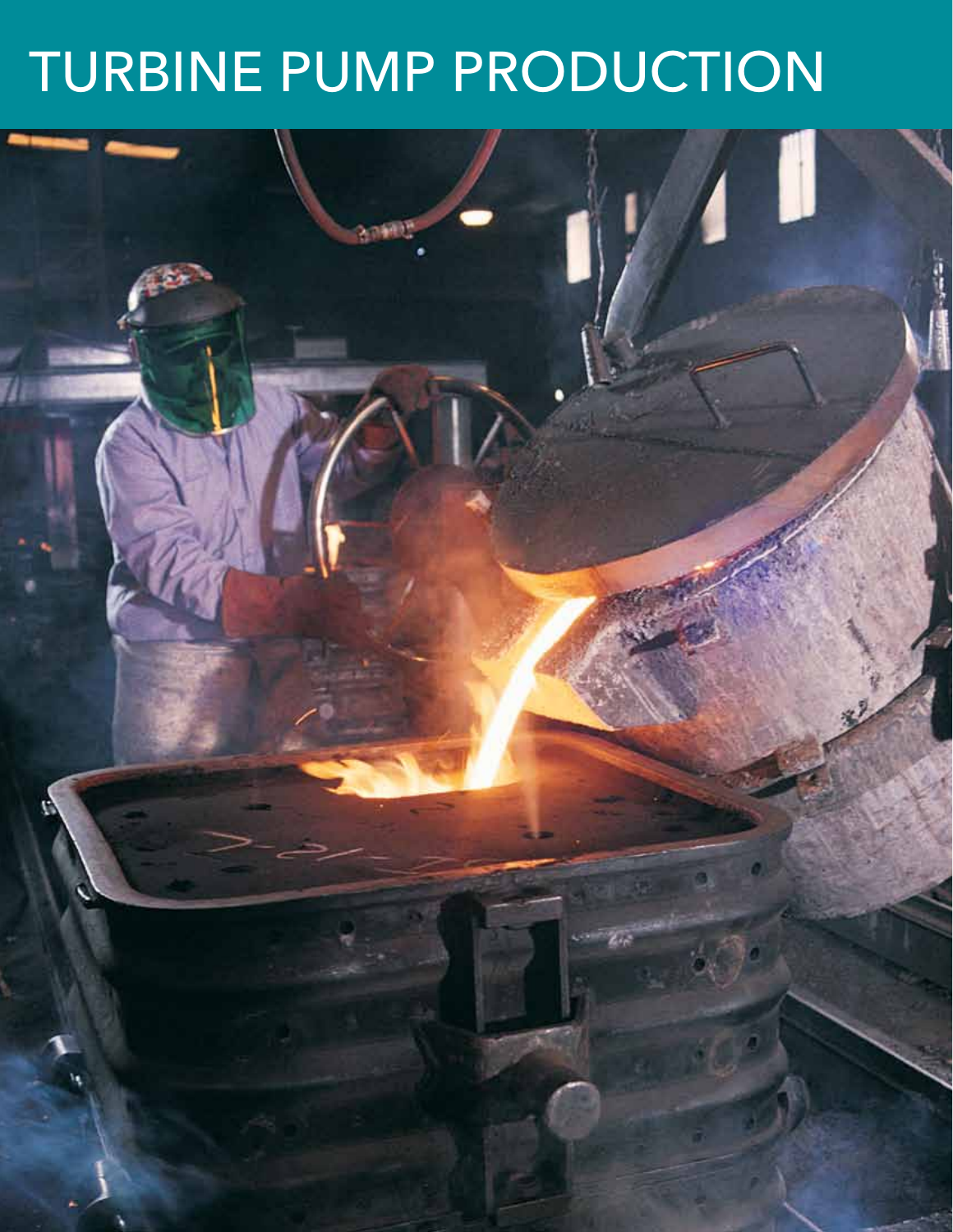You not only get the latest in pump design and technology from Goulds Water Technology, you get more than 100 years of pump manufacturing know-how that includes most of the major innovations in pump engineering and materials. All our products reflect the engineering design advances for top efficiency and head generation.

Our engineers are specialists, using computer assisted design and extensive test and research facilities. They develop the specifications that guide our inhouse pattern shop technicians in the development of precision turbine pattern equipment. The result is consistent casting accuracy, close tolerances and the quality needed to maintain water passage shape and pump efficiencies.



Goulds Water Technology further controls the quality of its products in its own foundries. Here the molding, core work and Vitra-Glass enameling are closely supervised for tight quality standards.







Our modern manufacturing facilities assure dimensionally consistent, high quality, fully machined parts, produced on a volume basis to bring down costs. Every impeller is precision balanced on a micro processor balance analyzer. Goulds Water Technology is one of the largest manufacturers in the turbine industry.

From design to pattern shop to foundry to manufacturing to warehousing — Goulds Water Technology is a completely integrated producer. Our network of turbine warehouses brings pumps and same day service to you. We offer full service on new units. Rebowling, rebuilding and repair on turbine pumps and submersible and centrifugal pumps.

We are committed to service. We offer ready availability of complete pumps, repair parts and service. We are continually improving and expanding our turbine products warehouse network with locations in key areas.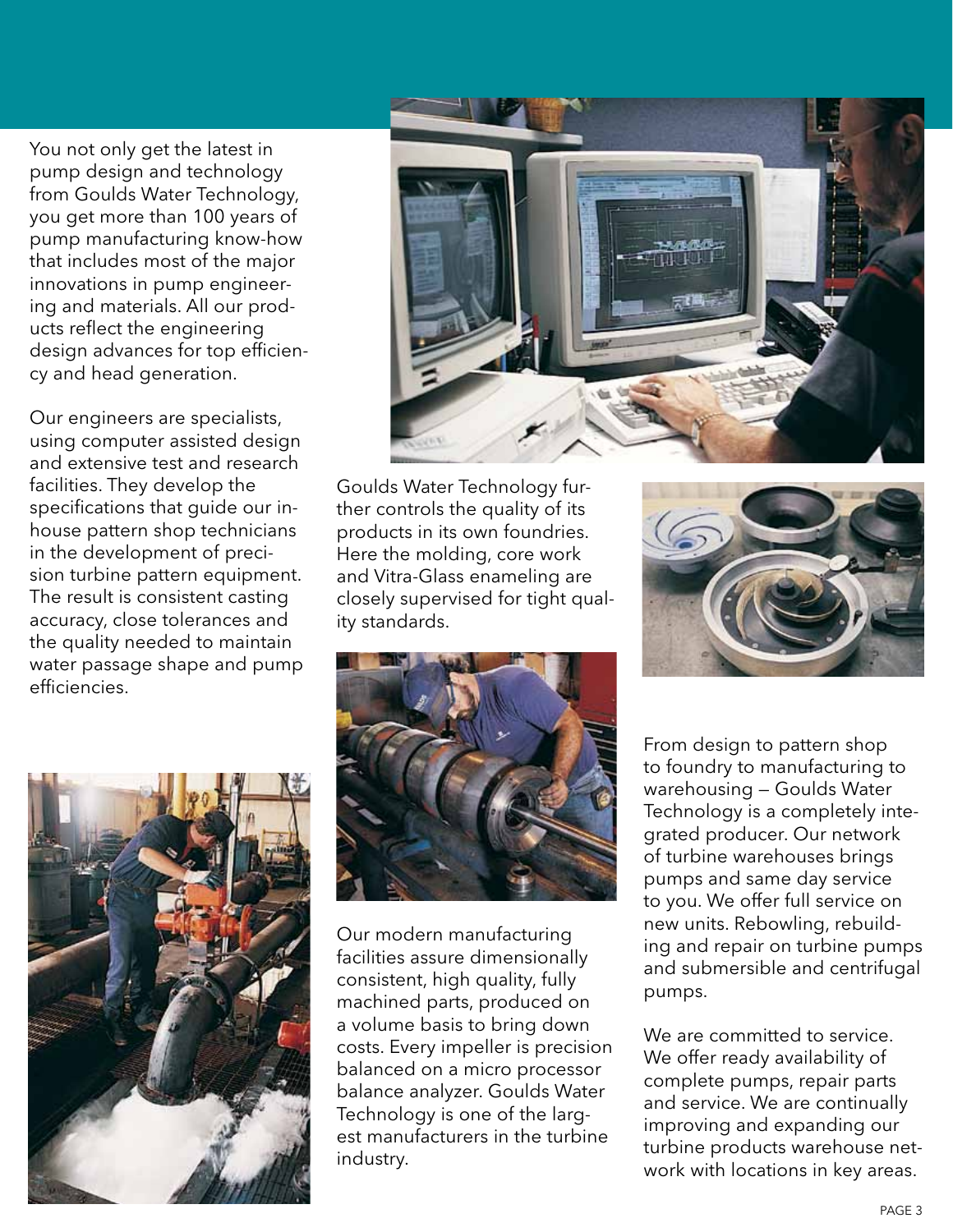## LINESHAFT

## Water Lubrication

#### 1 Adjusting Nut

 Permits exact impeller adjustment for maximum performance.

#### 2 Discharge Head

 Heavy-duty head provides maximum accessibility to service packing box assembly. Two piece head shaft is standard.

#### 3 Prelube Connection

### 4 Column Adapter

Accepts threaded or flanged column.

#### 5 Adjusting Nipple

 Threads directly into column adapter. Headshaft stickup set exactly by threading head on column as required.

#### 6 Discharge Bowl Bearing Bronze.

#### 7 Discharge Bowl

Close grained cast iron.

#### 8 Pump Shaft

 Oversized high strength polished stainless steel.

#### 9 Intermediate Bowls

 Close grained cast iron. Waterways glass lined for maximum efficiency.

#### 10 Impellers

 Silicon bronze, designed for maximum efficiency. Precision balanced for smooth operation.

#### 11 Intermediate Bowl Bearings

 Bronze or rubber for long pump life under any well conditions.

#### 12 Lock Collets

 Steel construction secures impeller to pump shaft.

#### 13 Sand Collar

 Accurately located at suction bowl bearing to eliminate possible sand buildup.

#### 14 Suction Bowl Bearing

 Bronze. Grease packed for long trouble free life.

#### 15 Tail Pipe or Strainer — Optional

 Optional tail pipe cut to desired length for best suction conditions. Strainer provides protection from large solids.





Headshaft Stainless Steel.

#### Bronze Packing Gland Cast Iron Box

#### Throttle Bushing

Extra length bronze for better shaft support, longer packing life.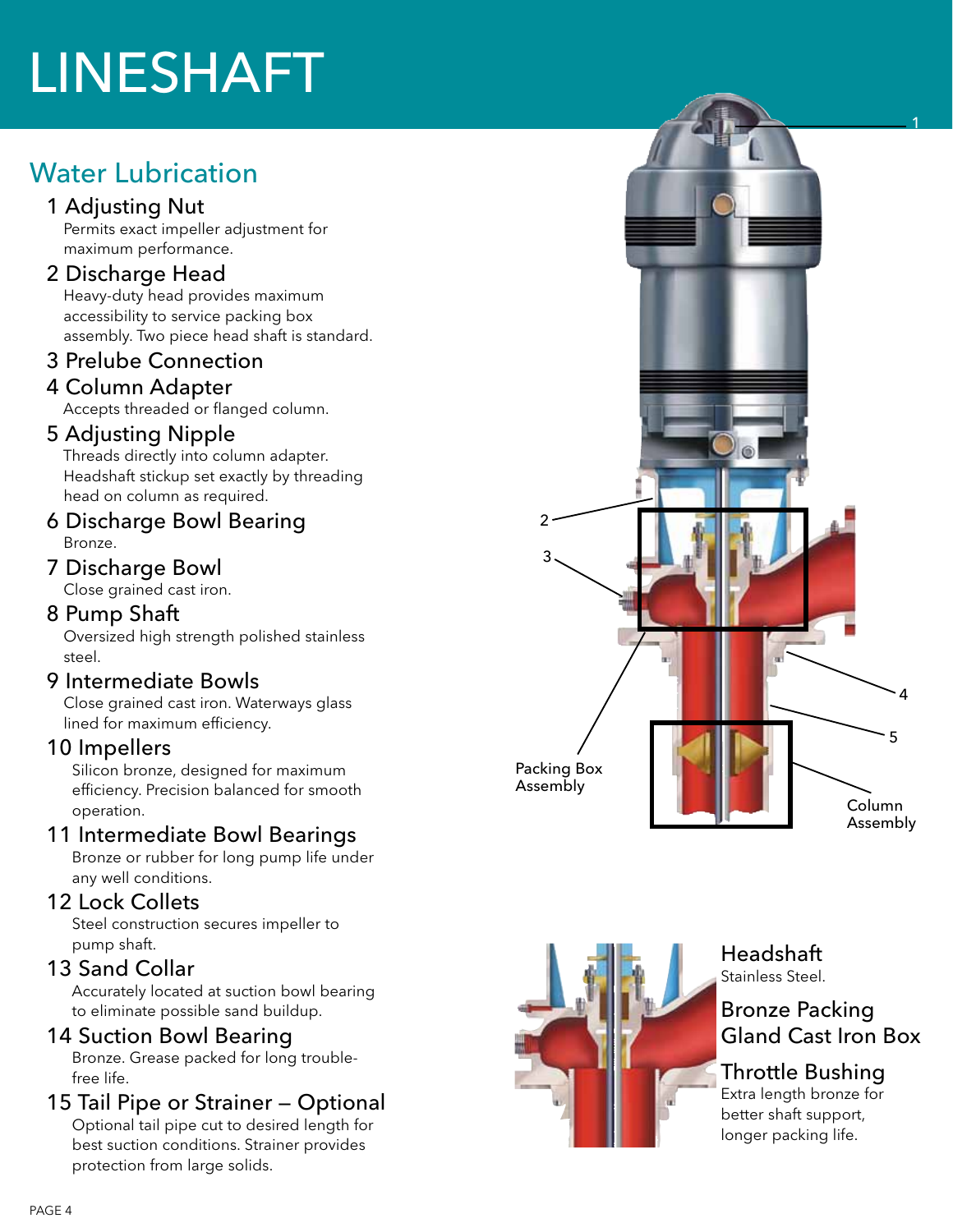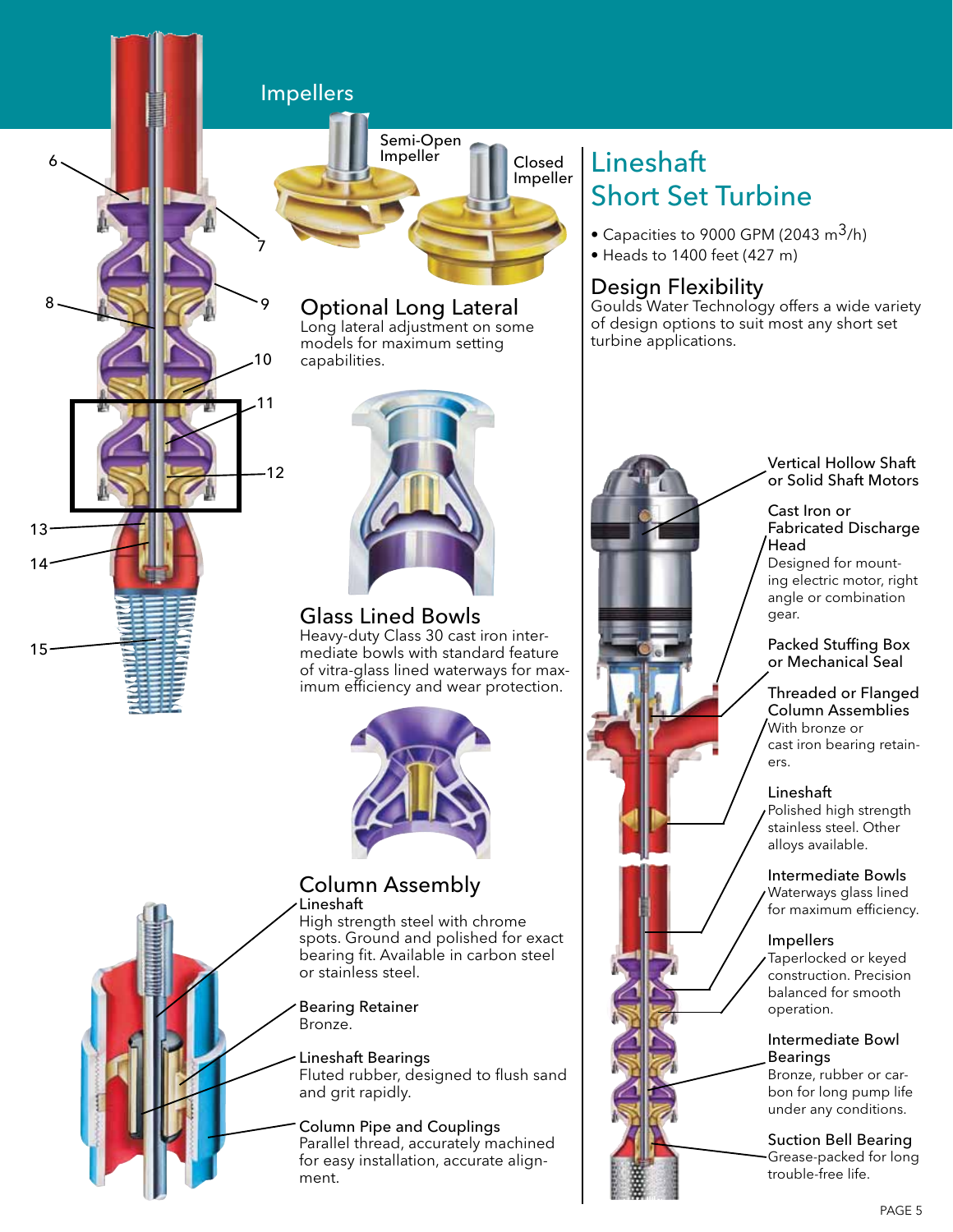## LINESHAFT

## Oil Lubrication

#### 1 Adjusting Nut

 Permits exact impeller adjustment for maximum performance.

2 Large Capacity Manual or Solenoid Oiler Assures constant oil supply.

#### 3 Discharge Head

 Heavy-duty head provides maximum accessibility to service tube tension assembly. Two piece headshaft is standard.

#### 4 Lock Ring

Positively locks adjusting nipple to discharge head.

#### 5 Adjusting Nipple

 Threads directly into column adapter. Headshaft stickup set exactly by threading head on column as required.

#### 6 Tube Adapter Bushing Bronze.

7 Double Bowl Seal — Optional Provides positive sealing of developed head.

#### 8 Pump Shaft

Oversized high strength polished stainless steel.

#### 9 Discharge Bowl

 Close grained cast iron. Relief ports insure positive bearing lubrication.

#### 10 Discharge Bowl Bearing

Bronze. Close tolerance fit for minimum leakage.

#### 11 Impellers

 Silicon bronze. Designed for maximum efficiency. Precision balanced for smooth operation.

#### 12 Intermediate Bowls

 Close grained cast iron. Waterways glass lined for maximum efficiency.

#### 13 Intermediate Bowl Bearings

 Bronze or rubber for long pump life under any well conditions.

#### 14 Lock Collets

Steel construction secures impeller to pump shaft.

#### 15 Sand Collar

 Accurately located at suction bowl bearing to eliminate possible sand buildup.

#### 16 Suction Bowl Bearing

Bronze. Grease packed for long trouble-free life.

#### 17 Tail Pipe or Strainer — Optional

 Tail pipe cut to desired length for best suction conditions. Strainer provides protection from large solids.





Headshaft Steel.

Tube Tension Nut Heavy-duty cast iron.

#### Tension Nut Bushing

Bronze construction. Spiral groove insures positive lubrication to lineshaft bearings.

#### Heavy-Duty Tension Plate

For positive alignment of lineshaft bearings.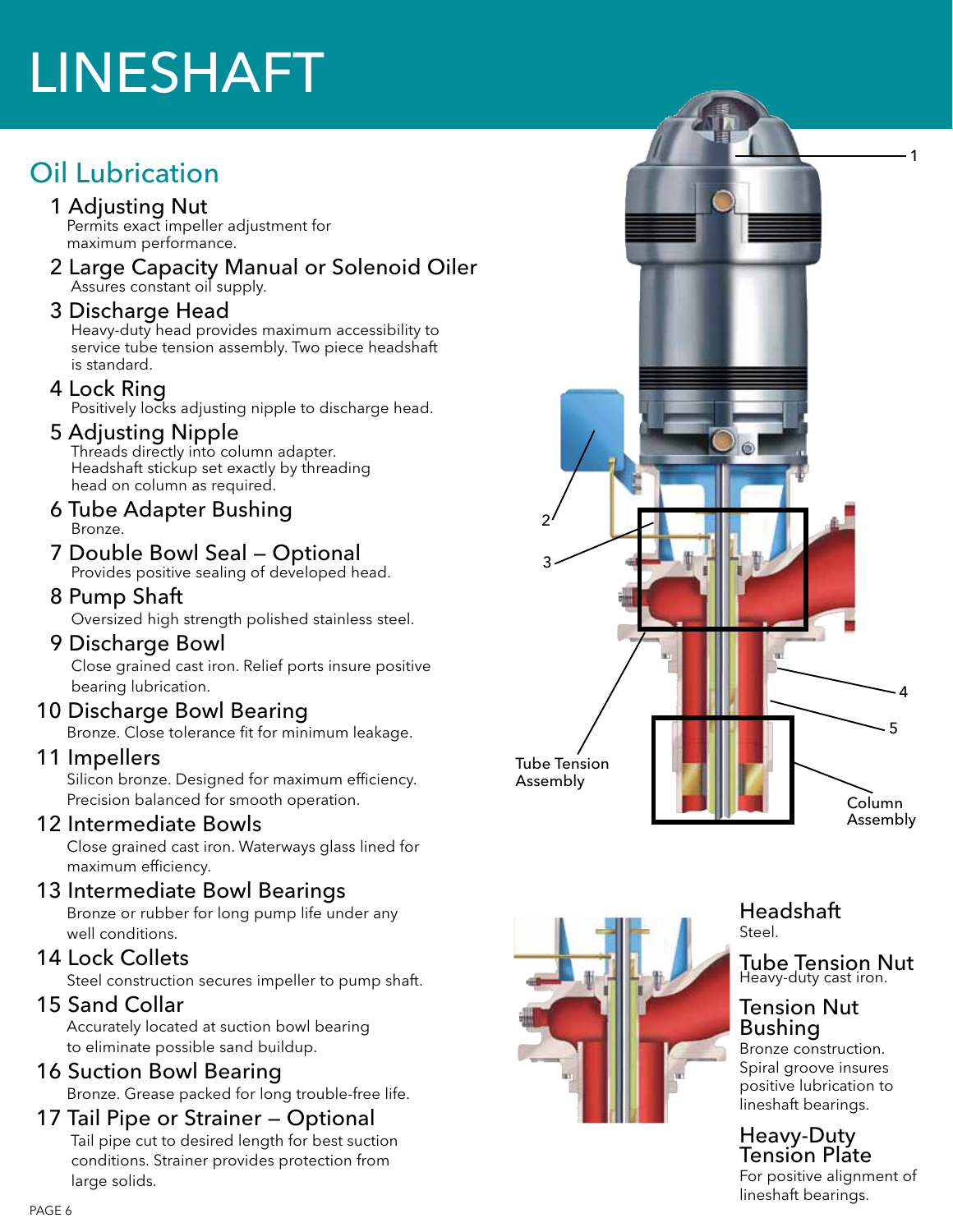

### Column Assembly

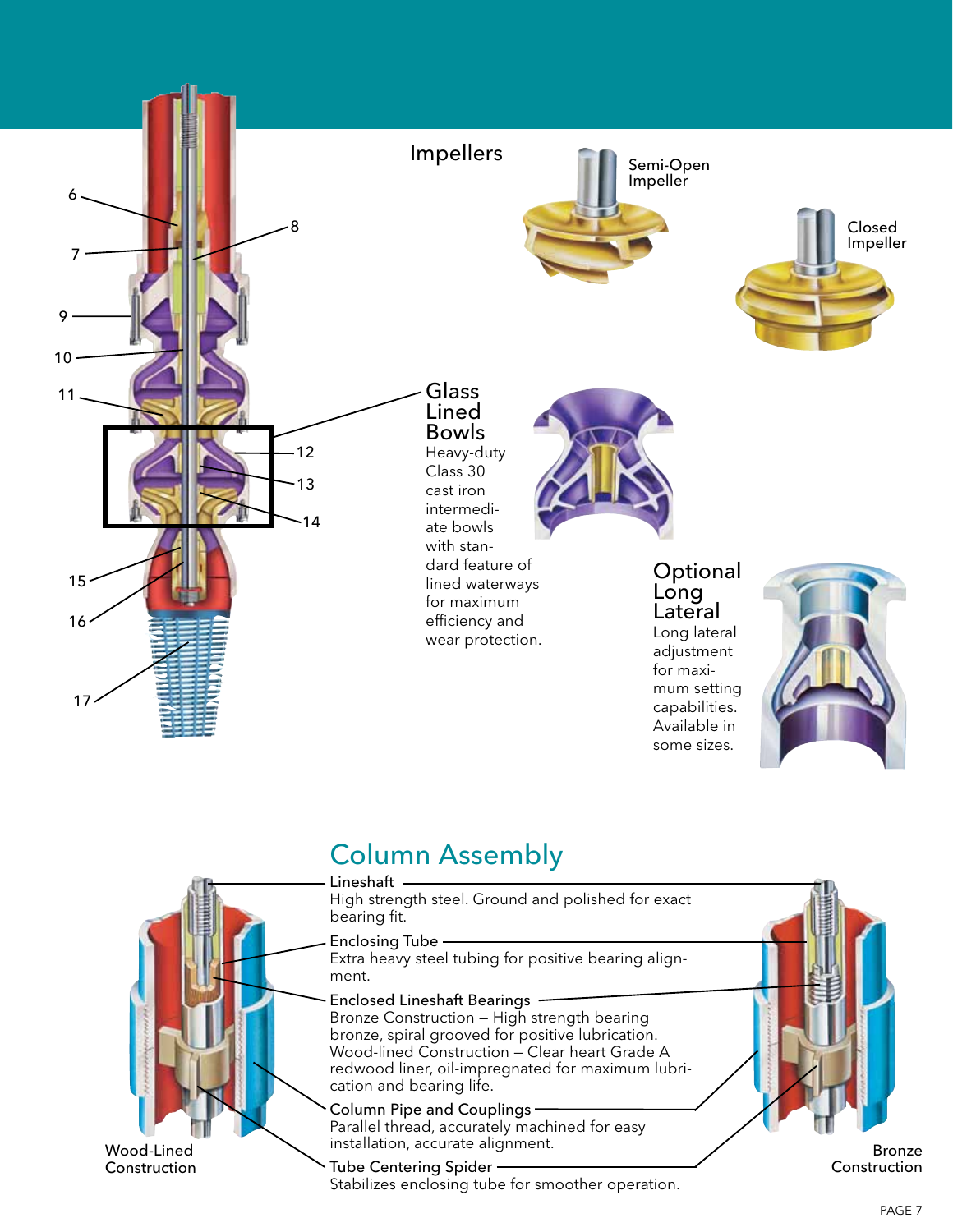## LINESHAFT

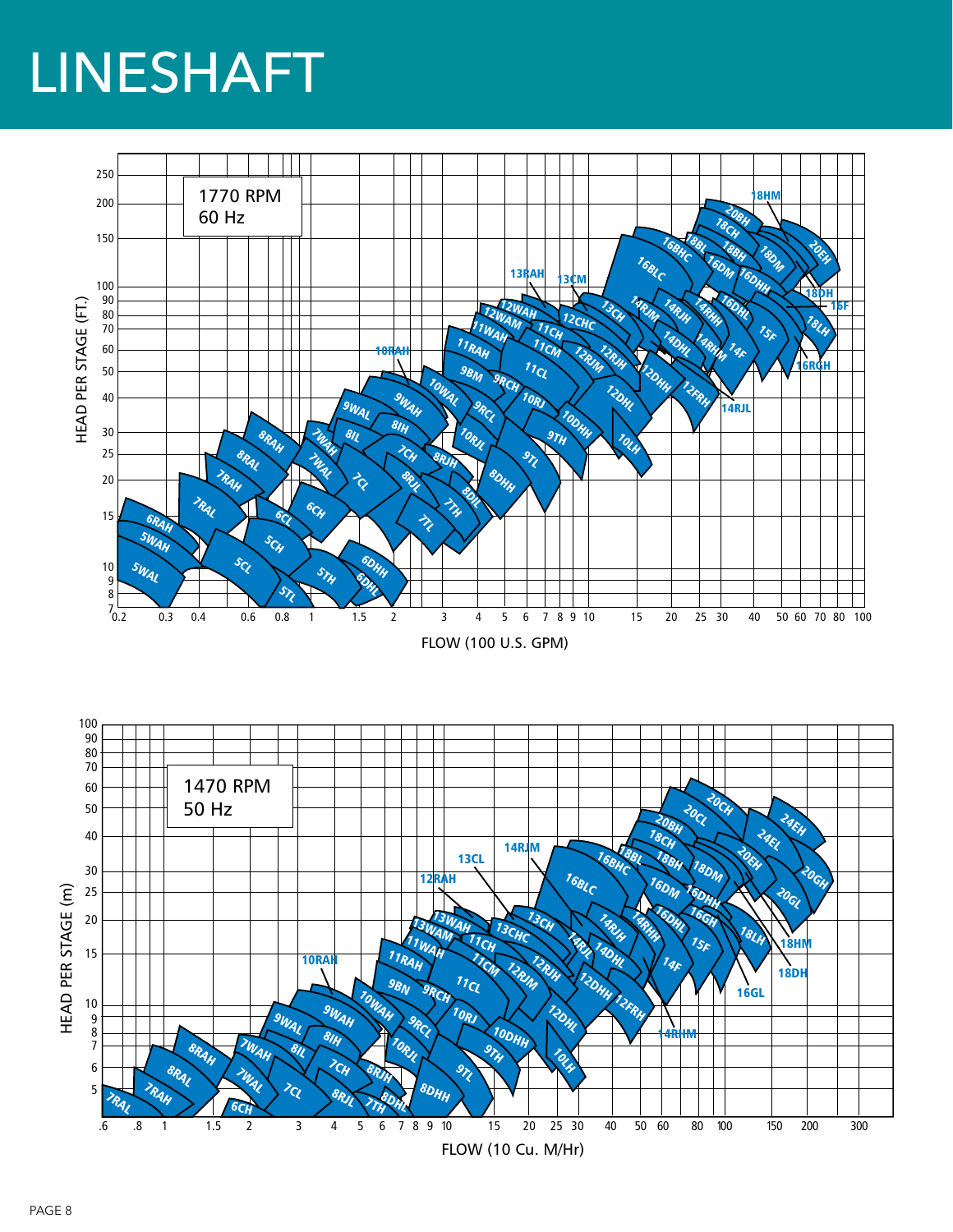

Type "F" Head







Suction Inlet Located in the Head

Type "L" (Can) Suction Inlet Located in the Can

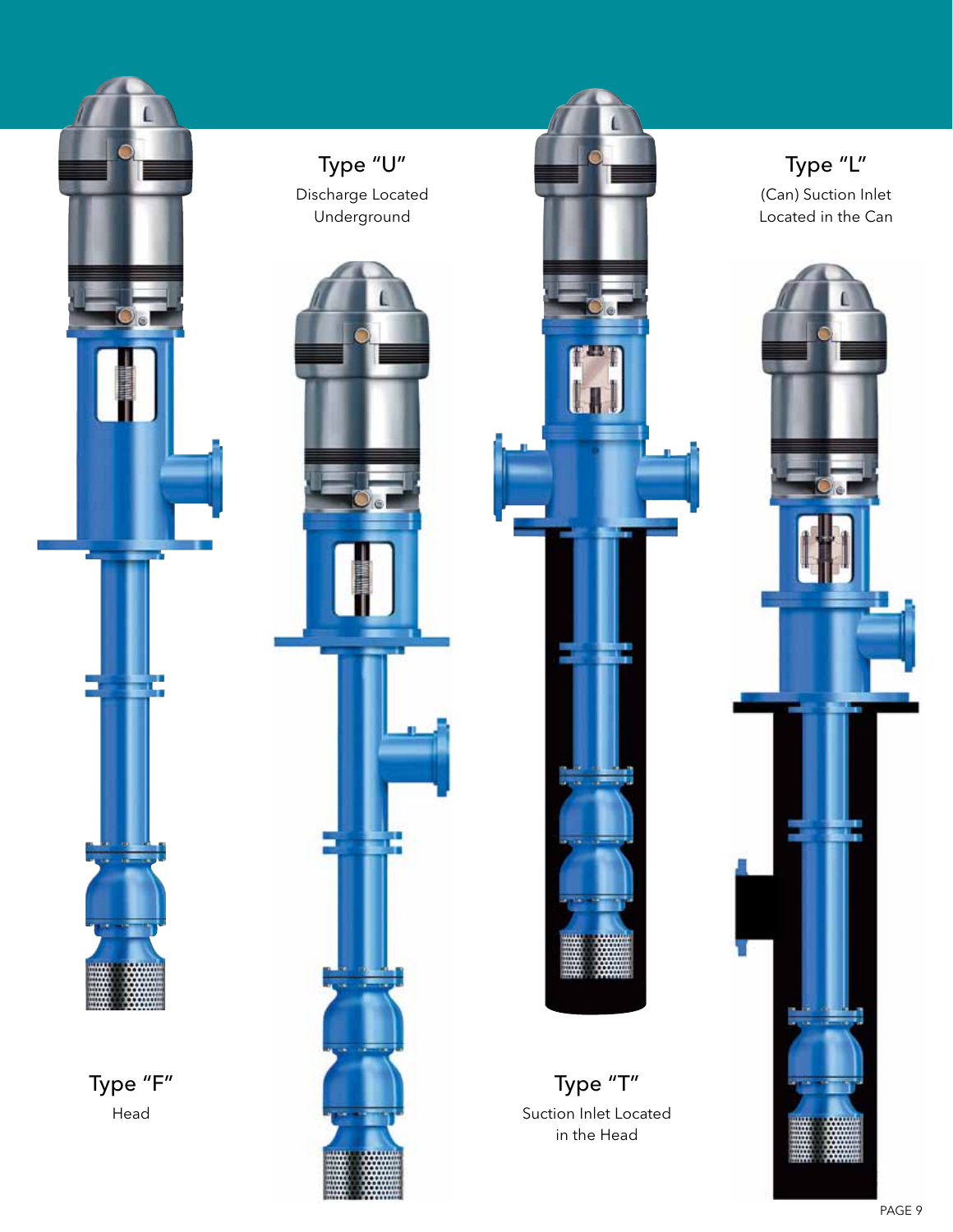## SUBMERSIBLE

## **Applications**

Goulds Water Technology combines the hydraulic engineer ing of turbine pumps matched to the hi-tech design of elec tric submersible motors.

### Features

#### 1 Discharge Pipe

 Properly sized for optimum water velocities to insure peak hydraulic performance.

2 Discharge Bowl

Several discharge sizes available for NPT or flanged pipe.

3 Discharge Bearing

 Extra long top protected bronze bearing insures positive shaft alignment and stabilization for extended life.

#### 4 Intermediate Bowl

 Close grained Class 30 cast iron. Water passage glassed for maximum efficiency and abrasion resistance.

#### 5 Impellers

 Designed for maximum efficiency with wide range hydraulic coverage. Precision balanced for smooth operation.

6 Upthrust Collar

 Designed for extra margin of safety against possible momentary upthrust occurring at startup.

7 Intermediate Bowl Bearings

Reliable long life bronze or rubber bearing.

#### 8 Lock Collets

 Accurately machined to insure positive locking of impeller to pump shaft.

#### 9 Pump Shaft

 100,000 PSI high tensile stainless steel provides strength and excellent corrosion resistance. Ground and polished for smooth bearing surface.

#### 10 Suction Inlet

 Contoured for smooth flow entrance. Protected by an oversized stainless steel strainer to prevent entrance of damaging solids.

#### 11 Suction Adapter

 Ductile iron provides for increased strength and positive motor alignment. Open area permits easy access to pump/motor coupling.

#### 12 Pump/Motor Coupling

 Large stainless steel coupling accurately machined for perfect alignment, balance and power transmission. Submersible pumps and motors provide an extensive list of options versus other deep well pumping equipment systems. Advanced engineering designs and experience now assure units for long term pumping service. Water well applications provide the perfect opportunity to evaluate features and benefits of submersible equipment.

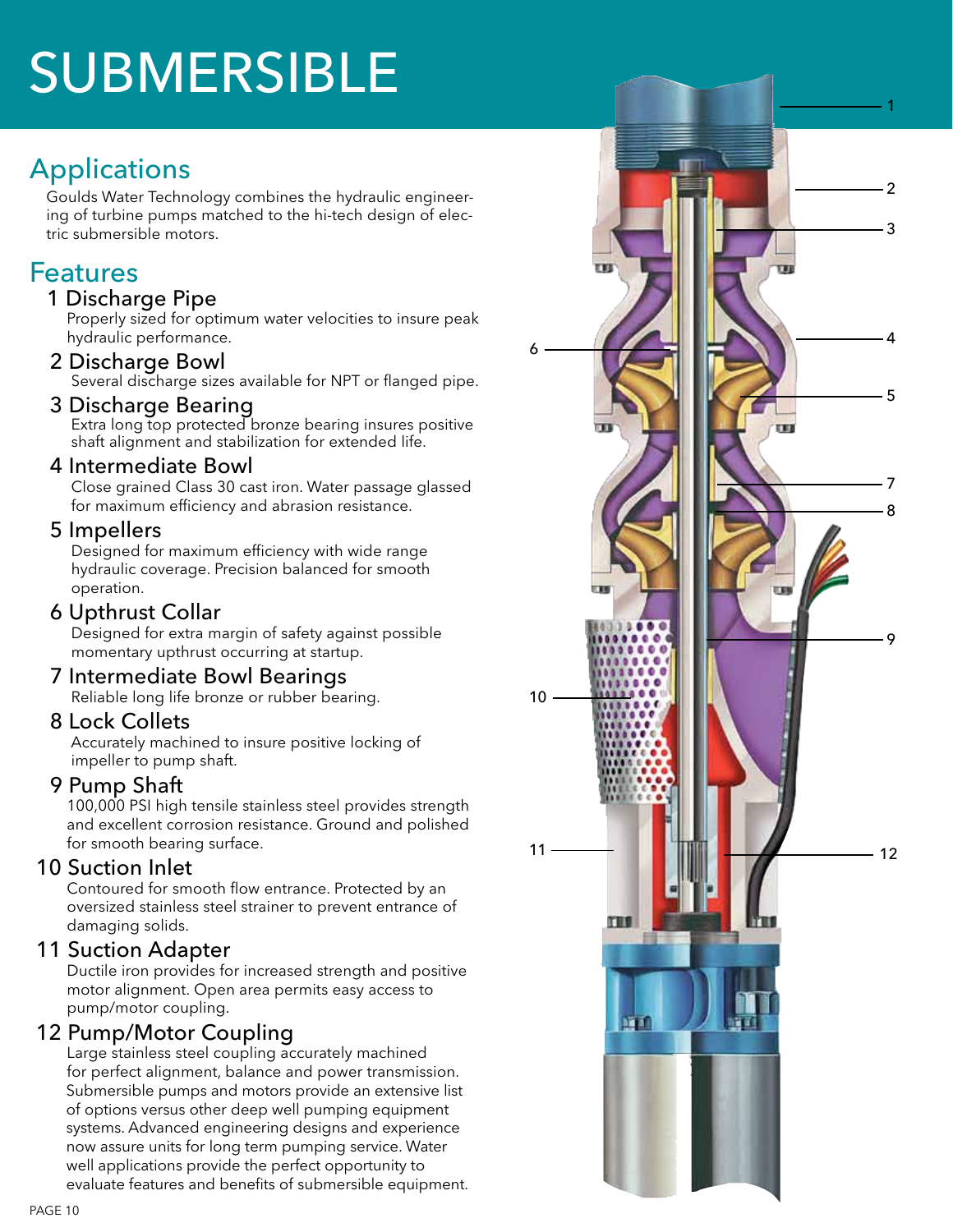## Hermetically Sealed Type

A Hermetically Sealed Type motor utilizes windings of standard construction and insulation thickness. The windings are encased and Hermetically Sealed within the external shell casing on the outside and an internal tube or liner inside the bore. The Hermetically Sealed enclosure eliminates the possibility of water leakage into the winding the liquid medium circulates between the rotor and stator liner providing lubrication and cooling to the bearings.

## Wet Winding Type

A Wet Winding Type motor is one in which the motor windings are in direct contact with a liquid medium. The medium is clean, clear water. A pressure balancing system prevents exchange of the motor liquid medium and well water due to thermal expansion and contraction when the motor is operating. The liquid medium fills the inside of the motor and surrounds both the stator windings and the rotor. A completely water proof insulation is used on the magnet wire used for the stator windings. The liquid medium inside the motor air gap and coils acts as a heat transfer device by circulating through the windings and transferring heat to the external casing. Dissipation of this heat occurs as the well water flows at a required velocity over the external case. As is the case in all submersible type motors, the internal liquid medium is also used for bearing lubrication.



## Submersible Options

Goulds Water Technology can provide several options in pump and motor combinations to meet the exacting conditions of your applications:

- High temperature wells
- High horsepower, limited well diameters
- Motor sensing devices
- Water level indicators
- Special materials
- Special voltage motors

Consult Goulds Water Technology Turbine Customer Service Department for details.

### Submersible Accessories:

— Flow Control — Ball Valves

Valves

— Check Valves — Gate Valves

Electrical Panels — Furnas Panels — V.F.D. Drivers

Pitless Adapters

**Wire**  $-12$  to 0000

Heat Shrinks

Splice Kits

Tanks

Well Heads — Submersible Discharge Head

Torque Arrestors

Gauges

Motor Shrouds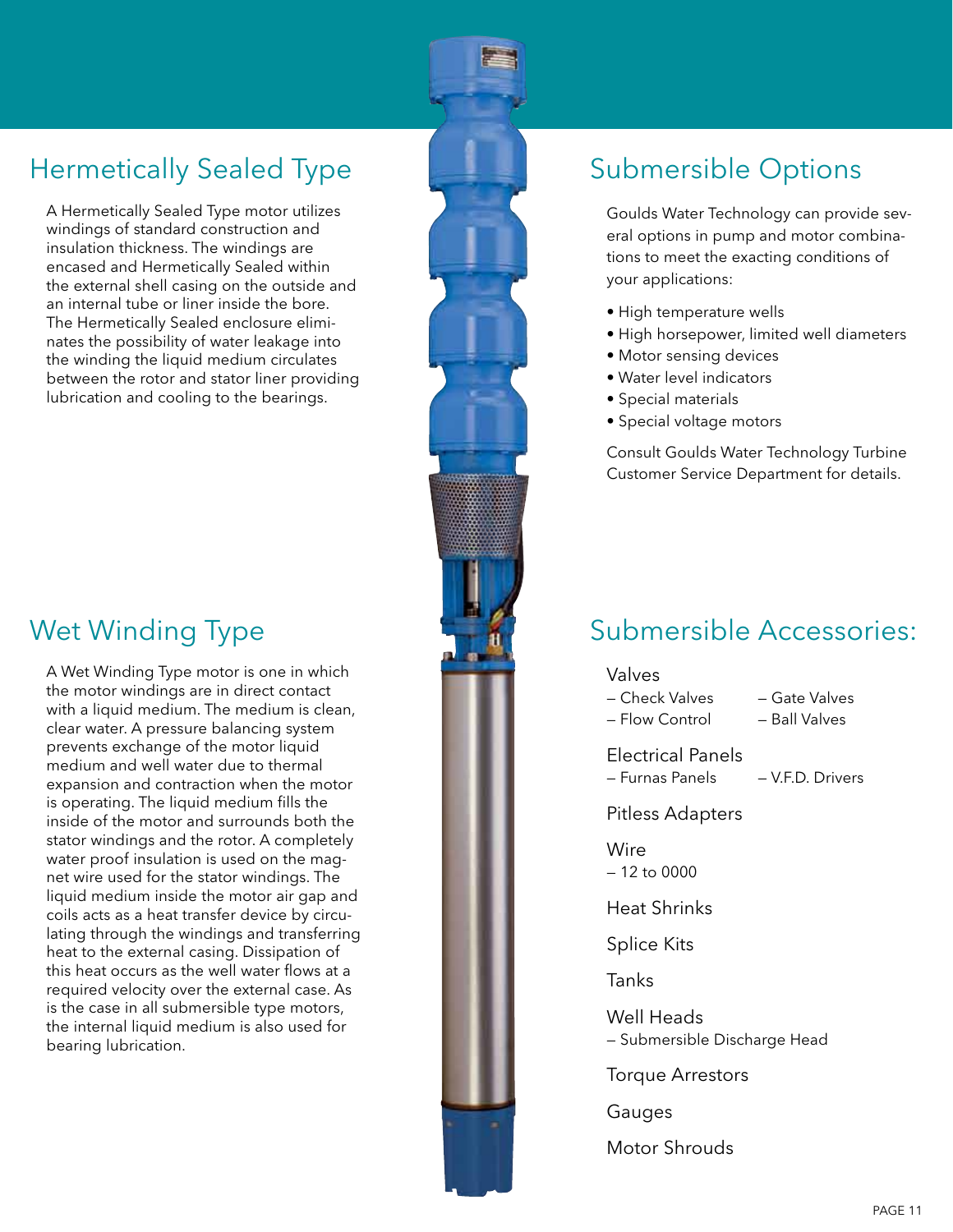## SUBMERSIBLE

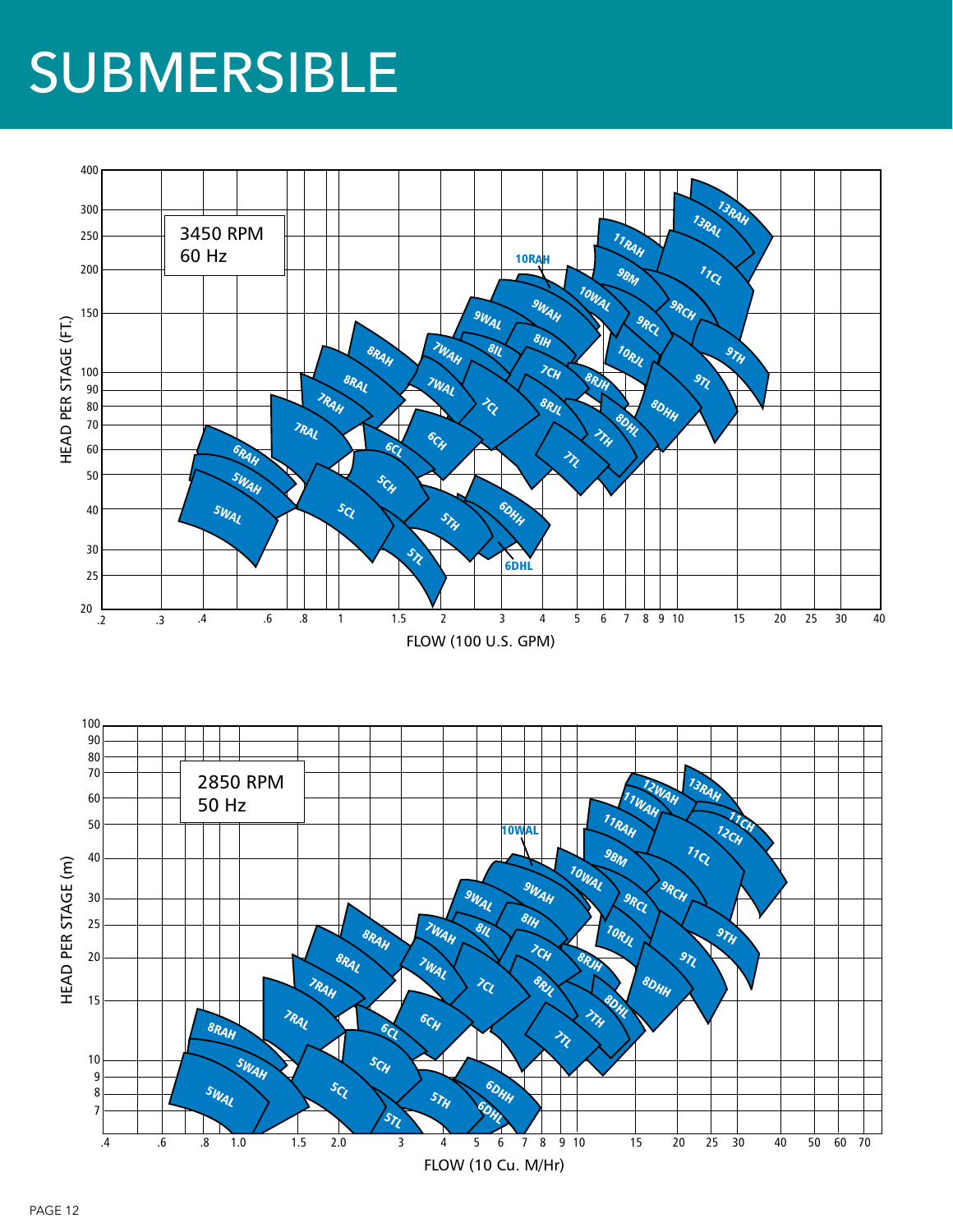## Hydraulic Performance

The system requirements can be met with a choice of pump sizes and selections for the best hydraulic performance. The choice of pump and motor diameters, voltage and specs for varying well conditions provides additional opportunity to match the unit to all the requirements of the system.

The availability of accessory items, cable and controls enables you to rely on Goulds Water Technology for units that provide top service.

Submersibles for 1800 RPM through 20" are also available.





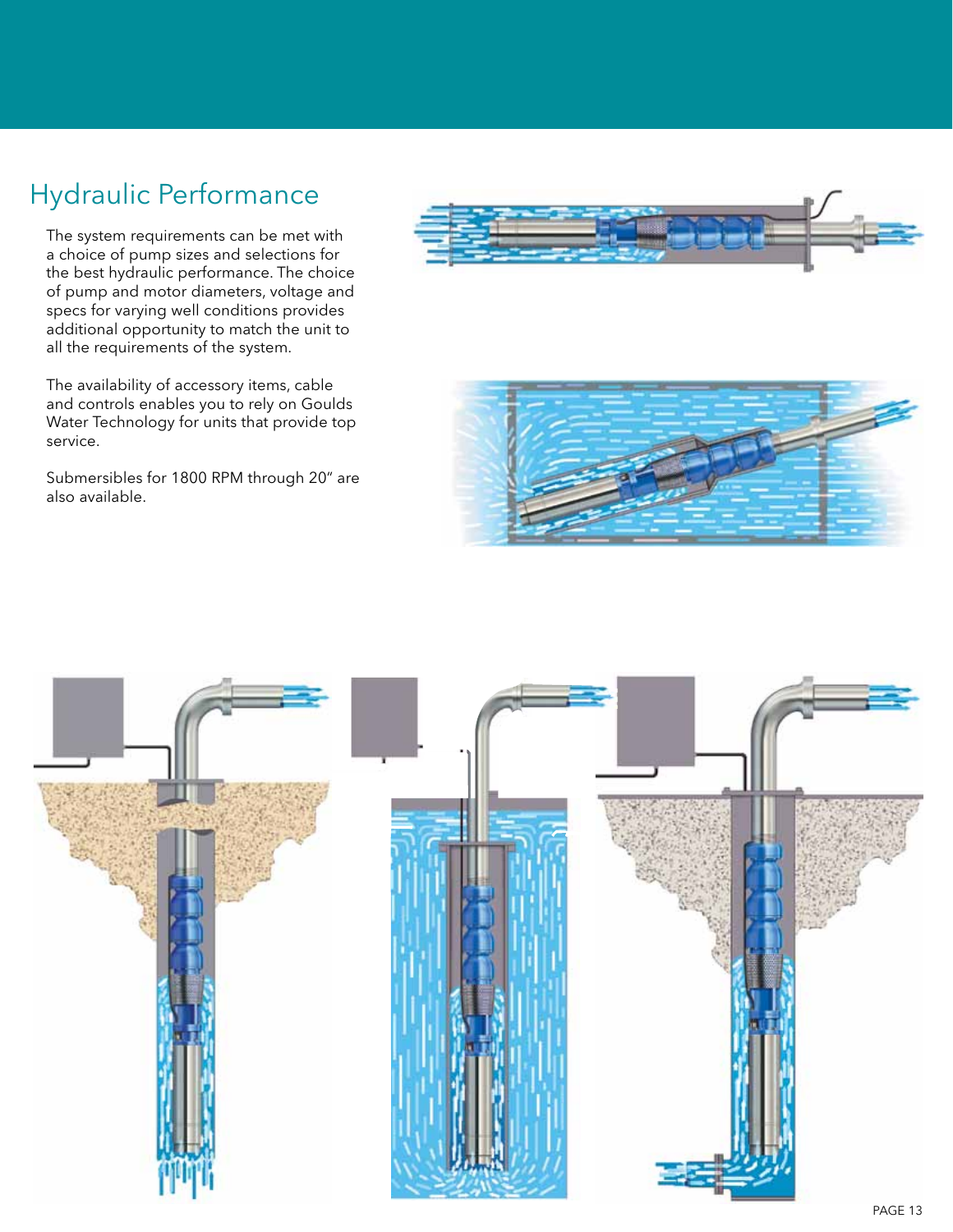## LINESHAFT/SUBMERSIBLES

## Parts List Standard Materials of Construction

|                | <b>Description</b>                               |                                      | <b>Material</b> |                                                                                      |
|----------------|--------------------------------------------------|--------------------------------------|-----------------|--------------------------------------------------------------------------------------|
| No.            |                                                  |                                      | <b>GWT No.</b>  | <b>Description</b>                                                                   |
| $\mathbf{1}$   | Discharge Head                                   |                                      | 1003            | C.I. ASTM A48,CL 30B                                                                 |
| $\overline{2}$ | <b>Head Shaft</b>                                | Water Lube                           | 2227            | Stainless - ASTM A582, Type 416                                                      |
|                |                                                  | Oil Lube                             | 2205            | Steel - AISI C1045                                                                   |
| 3              | Adjusting Nut                                    |                                      | 2130            | Brass ASTM B16M C360                                                                 |
| 4              | Gib Key                                          |                                      | 2242<br>1187    | Mild Steel - ASTM A108, Gr. 1018                                                     |
| 5<br>6         | <b>Tension Nut</b><br><b>Tension Plate</b>       | Oil Lube Only<br>Oil Lube Only       | 1003            | Brass ASTM B584 C844<br>Cast Iron - ASTM A48, CL 30B                                 |
| $\overline{7}$ | Oiler Body                                       | Oil Lube Only                        | 1425            | Aluminum - SAE 329 or Steel                                                          |
| 8              | Stuffing Box                                     | Water Lube                           | 1003            | Cast Iron - ASTM A48, CL 30B                                                         |
| 9              | <b>Stuffing Box Busing</b>                       | Water Lube                           | 1109            | Bronze - ASTM B584 C89835 Federalloy III                                             |
| 10             | Stuffing Box Stud                                | Water Lube                           | 2229            | Stainless - ASTM A276 Type 316                                                       |
| 11             | Stuffing Box Stud Nut                            | Water Lube                           | 2229            | Stainless - ASTM A276 Type 316                                                       |
| 12             | Stuffing Box Gasket                              | Water Lube                           | 5136            | Garlock Brand Blue Guard                                                             |
| 13<br>14       | Stuffing Box Split Gland<br>Stuffing Box Slinger | Water Lube<br>Water Lube             | 1193<br>5121    | Aluminum Bronze - ASTM B148HT<br>Rubber                                              |
| 15             | Packing                                          |                                      | 5026            | Graphited Acrylic Yarn                                                               |
| 16             | Column Nipple                                    |                                      | 6501            | Pipe - ASTM A53                                                                      |
| 17             | Lock Ring                                        |                                      | 1018            | Ductile - ASTM A536, Gr. 65-45-12                                                    |
| 18             | Reducer-Bushing                                  |                                      | 1003            | Cast Iron - ASTM A48, CL 30B                                                         |
| 19             | Companion Flange                                 |                                      | 1003            | Cast Iron - ASTM A48, CL 30B                                                         |
| 20             | Companion Flange Gasket                          |                                      | 5136            | Garlock Brand Blue Guard                                                             |
| 21             | Nameplate                                        |                                      | 3211            | Stainless - ASTM A240, Type 316                                                      |
| 22<br>23       | Sole Plate<br>Column Pipe                        |                                      | 3201<br>6501    | Steel Plate - ASTM A36<br>Pipe - ASTM A53                                            |
| 24             | Column Coupling                                  |                                      | 6501            | Pipe - ASTM A53                                                                      |
| 25             | Tube Nipple                                      |                                      | 6518            | Pipe - Steel SCH80 ASTM A120 Gr. B                                                   |
|                |                                                  | <b>Bronze Construction</b>           | 6518            | Steel - SCH80, ASTM A120, Gr. B                                                      |
| 26             | <b>Enclosing Tube</b>                            | Wood-Lined Construction              | 6518            | Steel - SCH80, ASTM A120, Gr. B                                                      |
| 27             | Oil Tube Coupling                                | Wood-Lined Only                      | 6518            | Steel - SCH80, ASTM A120, Gr. B                                                      |
| 28             | Lineshaft Bearing                                | <b>Bronze Construction</b>           | 1109            | Bronze - ASTM B584 C903                                                              |
| 29             | Lineshaft                                        | Wood-Lined Construction              |                 | Clear Heart Redwood - Grade A                                                        |
|                |                                                  | W/L - Sleeved<br>W/L - Stainless     | 2205<br>2227    | Steel - AISI C1045 with Type 304SS Sleeve<br>Stainless - ASTM A582, Type 416         |
|                |                                                  | Oil Lube                             | 2205            | Steel - AISI C1045                                                                   |
|                |                                                  | Water Lube                           | 2242            | Mild Steel - ASTM A108, Gr. 1018                                                     |
| 30             | Lineshaft Coupling                               | <b>Stainless</b>                     | 2218            | Stainless - ASTM A582, Type 416                                                      |
| 31             | Water Lube Retainer                              | Retainer                             | 1102            | Silicon Bronze - ASTM B584 C876                                                      |
|                |                                                  | Insert                               | 5121            | Rubber                                                                               |
| 32             | <b>Tube Centering Spider</b>                     |                                      | 5121            | Rubber                                                                               |
| 33             | Discharge Bowl                                   |                                      | 1003            | Cast Iron - ASTM A48, CL 30B                                                         |
| 34<br>35       | Discharge Bushing<br>Throttle Bushing            | Water Lube<br>Oil Lube               | 1109<br>1109    | Bronze - ASTM B584 C89835 Federalloy III<br>Bronze - ASTM B584 C89835 Federalloy III |
| 36             | Intermediate Bowl                                |                                      | 6911            | Cast Iron - ASTM A48, CL 30B, Enameled                                               |
| 37             | Top Inter Bowl                                   |                                      | 6911            | Cast Iron - ASTM A48, CL 30B, Enameled                                               |
| 38             |                                                  | Bronze                               | 1109            | Bronze - ASTM B584 C89835 Federalloy III                                             |
|                | Inter Bowl Bushing                               | Rubber                               | 5121            | Rubber                                                                               |
| 39             | Wear Rings - Optional                            | Inter Bowl                           | 1117            | AL Bronze ASTM B148 C954                                                             |
|                |                                                  | Impeller                             | 1117            | AL Bronze ASTM B148 C954                                                             |
| 40             | Impeller                                         |                                      | 1102<br>2242    | Silicon Bronze - ASTM B584 C876<br>Mild Steel - ASTM A108, Gr. 1018                  |
| 41<br>42       | Taper Lock<br>Suction Bowl                       |                                      | 1003            | Cast Iron - ASTM A48, CL 30B                                                         |
| 43             | Suction Bushing                                  |                                      | 1109            | Bronze - ASTM B584 C89835 Federalloy III                                             |
| 44             | Sand Collar                                      |                                      | 1109            | Bronze - ASTM B584 C89835 Federalloy III                                             |
| 45             | <b>Suction Strainer</b>                          |                                      | 6952            | Galvanized - ASTM A123                                                               |
| 46             | Plug                                             |                                      | 1046            | Steel - ASTM A197 Mall. Iron                                                         |
| 47             | <b>Screw Bearing</b>                             | <b>Bronze Construction</b>           | 1109            | Bronze - ASTM B584 C89835 Federalloy III                                             |
|                |                                                  | Wood-Lined Construction              | 2242            | Mild Steel - ASTM A108, Gr. 1018                                                     |
| 48             | Bowl Shaft                                       |                                      | 2227            | Stainless - ASTM A582, Type 416                                                      |
| 49<br>50       | Hex Bolt<br>Lock Washer                          |                                      | 2298<br>2242    | Steel - SAEJ 429, Gr. 8<br>Steel - ASTM A108, Gr. 10180                              |
| 51             | Suction Adapter                                  | Submersible Only                     | 1018            | Ductile Iron - Astm A536, Gr. 65-45-12                                               |
| 52             | Adapter Plate                                    | Submersible Only (Optional)          | 1018            | Ductile Iron - ASTM A536, Gr. 65-45-12                                               |
| 53             | Motor Coupling                                   | Submersible Only                     | 2218            | Stainless Steel - ASTM A582, Type 416                                                |
| 54             | <b>Motor Mounting Bolts</b>                      | Submersible Only                     | 2229/2228       | Stainless - ASTM A276, Type 316/304SS                                                |
| 55             | Suction Screen                                   | Submersible Only                     | 3215            | AISI 304 Stainless                                                                   |
| 56             | Cable Guard                                      | Submersible Only                     | 3215/6266       | AISI 304 Stainless or Polyethylene (UHMW)                                            |
| 57             | Discharge Bearing                                | Submersible Only                     | 1109            | Bronze - ASTM B584 C89835 Federalloy III                                             |
| 58<br>59       | Discharge Bearing Plug<br>Upthrust Washer        | Submersible Only<br>Submersible Only | 1046<br>6266    | Steel - ASTM A197 Mall. Iron<br>Polyethylene (UHMW)                                  |
|                |                                                  |                                      |                 |                                                                                      |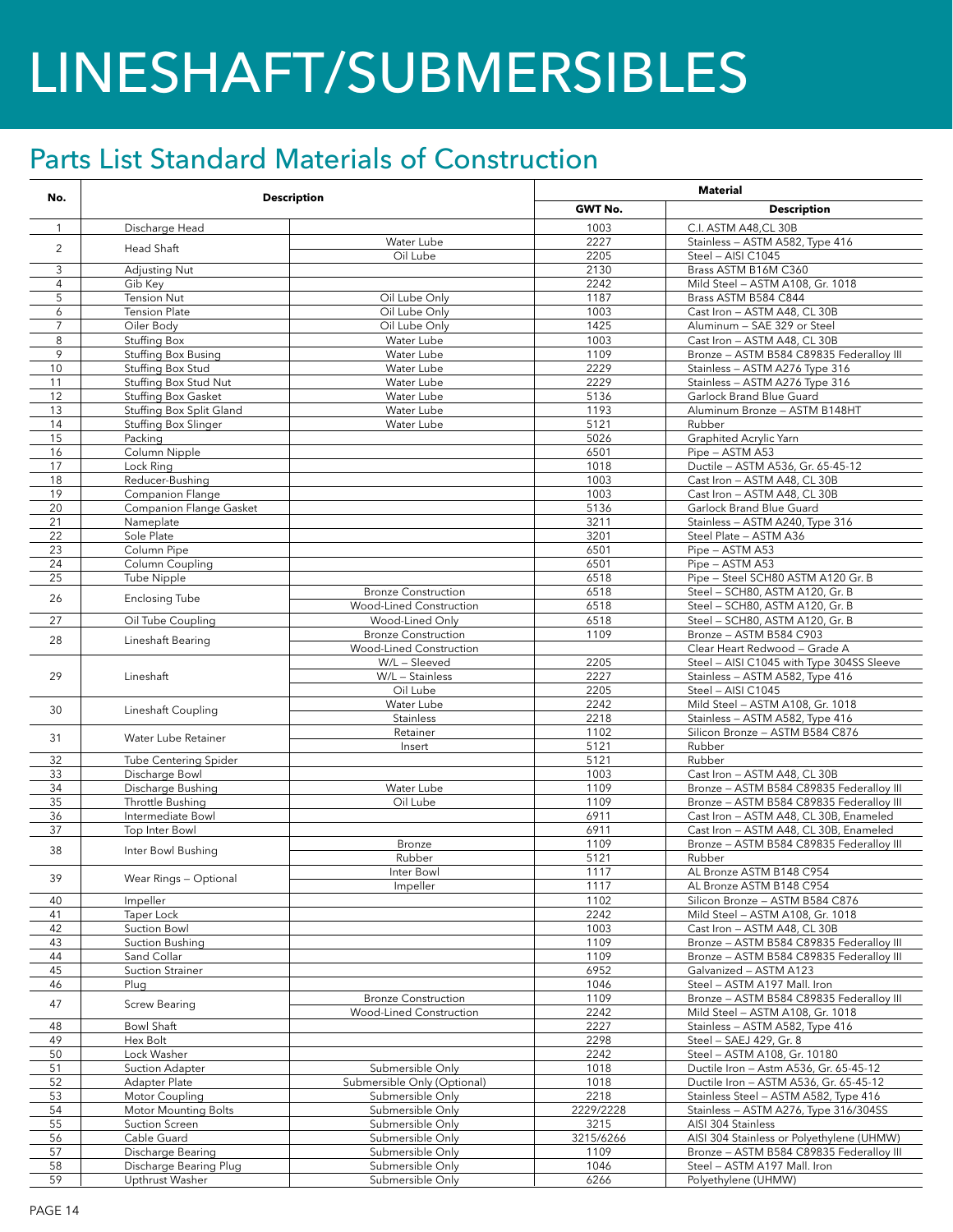# Services

- Municipal
- Wastewater Plants
- Commercial/Industrial
- Golf Courses/ Turf Irrigation
	- Agricultural Irrigation
		- Dewatering
		- Mining
		- Cooling Tower
		- Water Parks
		- Snowmaking
		- Flood Control